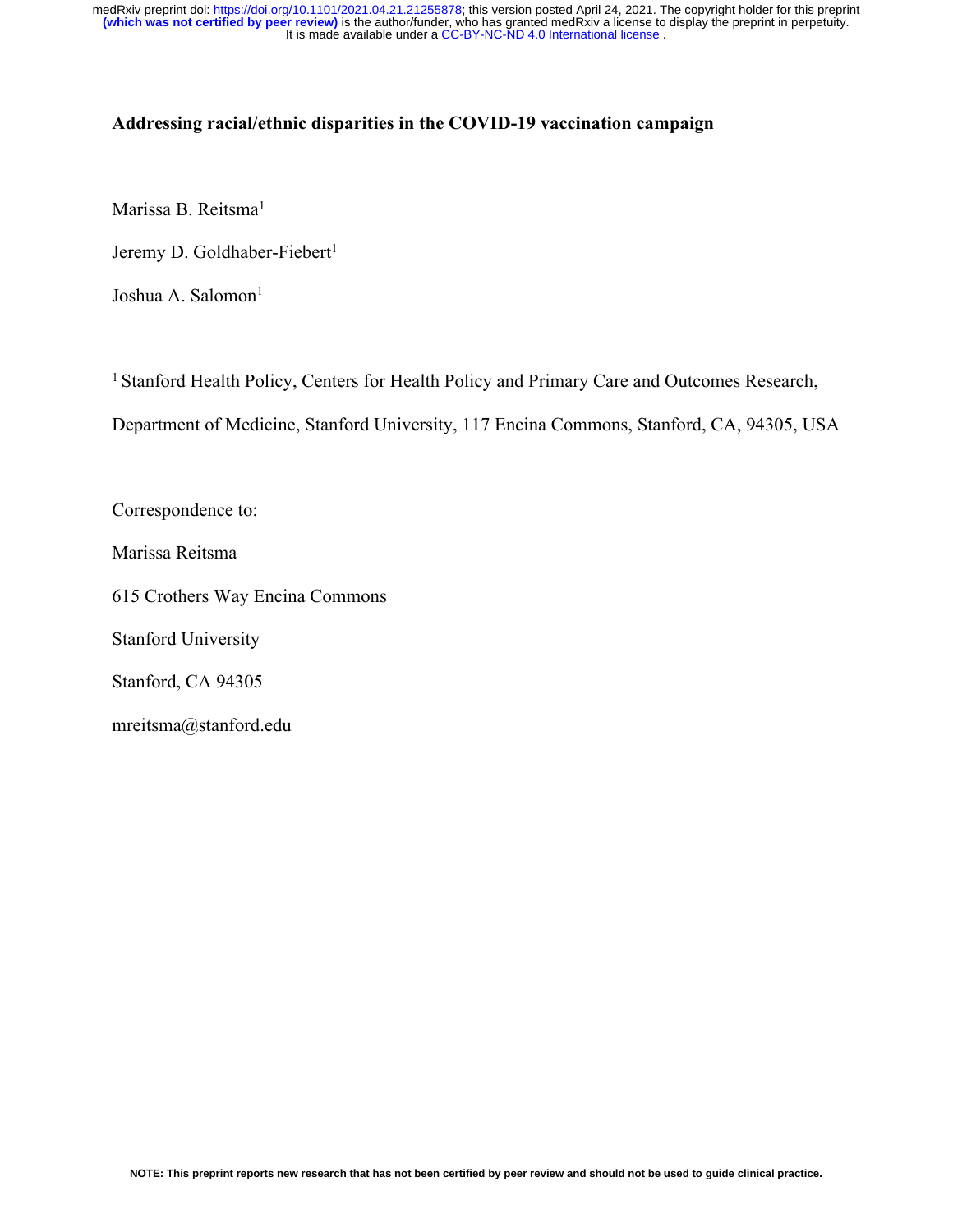## **Abstract**

## *Background*

As of April 19, all adults aged 16 years and older are eligible for COVID-19 vaccination. Unequal vaccination rates across racial/ethnic groups may compound existing disparities in cases, hospitalizations, and deaths among Black, Indigenous, and Hispanic communities.

## *Methods*

From state websites, we extracted shares of people receiving  $\geq 1$  vaccine dose, stratified by age and separately by race/ethnicity, through March 31, 2021. Combining these data with demographic data from the American Community Survey, we estimated relative uptake rates by race/ethnicity within each state as the observed share of vaccinations for a racial/ethnic group, divided by the expected share if uptake across racial/ethnic groups within each age group were proportional to population size, an approach that allowed us to control for historical age-based eligibility. We modeled vaccination scale-up within each census tract in a state under three scenarios: 1) a scenario in which unequal uptake rates persist, 2) a scenario in which uptake rates are equalized across race/ethnicity groups over six weeks, and 3) a scenario in which uptake is equalized and states employ place-based allocation strategies that prioritizes disadvantaged census tracts.

### *Results*

White adults received a disproportionate share of vaccinations compared to Black and Hispanic adults through March 31, 2021. Across states, relative uptake rates, adjusted for eligible population size, were a median 1.3 (IQR, 1.2-1.4) times higher for White compared to Black adults, and a median 1.4 (IQR, 1.2-1.8) times higher for White compared to Hispanic adults. Projecting vaccination coverage under persistence of current disparities in uptake, we found that Black and Hispanic populations would reach 75% coverage among adults almost one month later than White populations. In alternative scenarios, we found that interventions to equalize uptake rates across racial/ethnic groups could narrow but not erase these gaps, and that geographic targeting of vaccine doses to disadvantaged communities may be needed to produce a more equitable convergence of coverage by July.

### *Discussion*

Interventions are urgently needed to eliminate disparities in COVID-19 vaccination rates. Eliminating access barriers and increasing vaccine confidence among marginalized populations can narrow gaps in coverage. Combining these interventions with place-based allocation strategies can accelerate vaccination in disadvantaged communities, who have borne a disproportionate burden from COVID-19.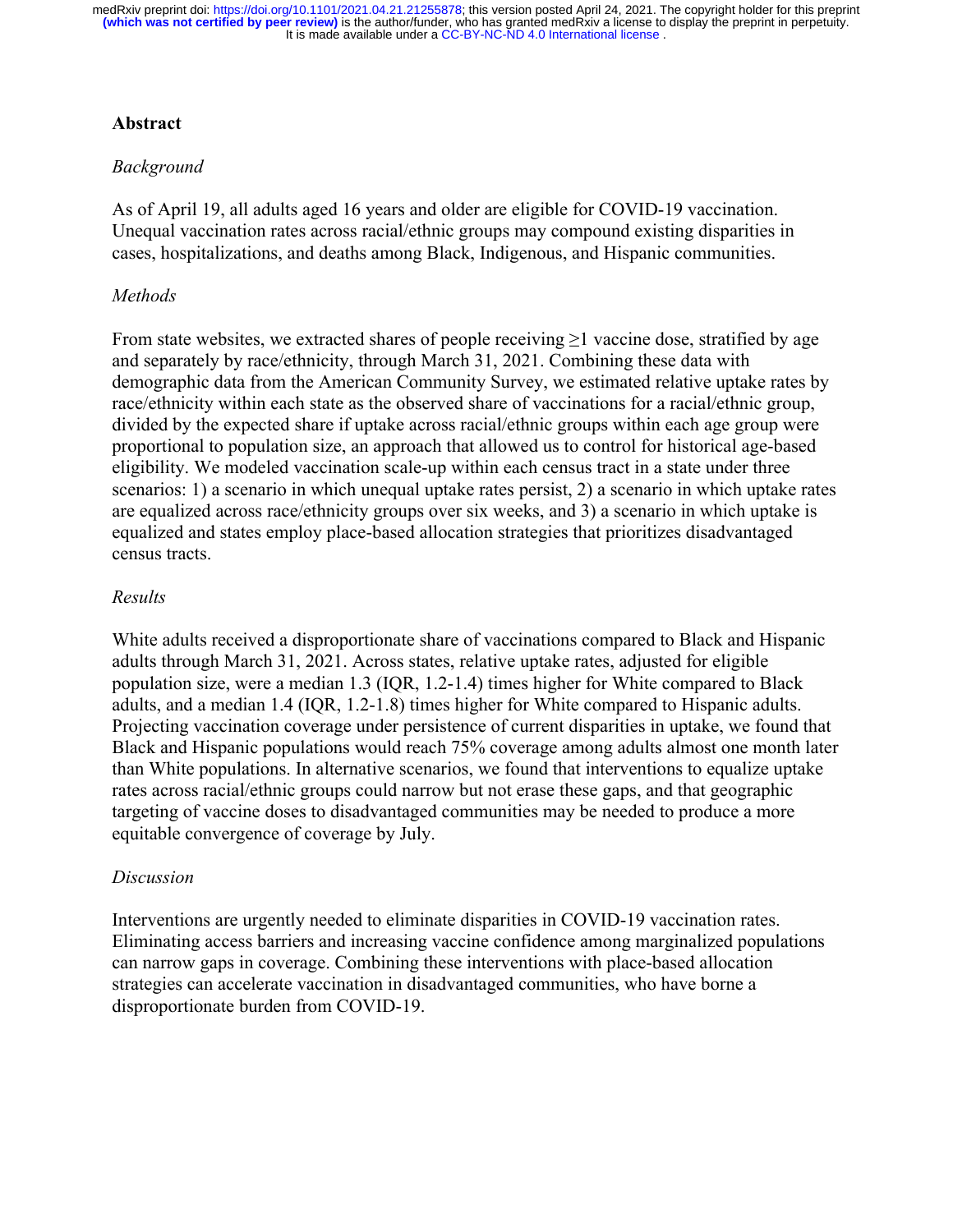## **Introduction**

As the COVID-19 vaccination campaign advances in the United States, unequal vaccination rates across racial/ethnic groups have compounded existing disparities in cases, hospitalizations, and deaths among Black, Indigenous, and Hispanic populations (1–3). Beginning in March, most states announced plans to expand eligibility to all adults ages 16 and older during the following weeks, and President Biden set a deadline for all US adults to be eligible by April 19, 2021. With this expansion of eligibility, equitable vaccine scale-up requires action to address the causes of differential coverage.

In this study, we quantify differential vaccine uptake rates by race/ethnicity within each US state in order to project racial/ethnic disparities in vaccine coverage through July 1, 2021, under a '*status quo*' scenario of continued differential uptake, and alternative scenarios reflecting implementation of strategies to reduce disparities by addressing allocation, access, and acceptance.

### **Methods**

#### *Data Sources*

We analyzed demographic data (population distribution by age, race/ethnicity, and census tract) from the American Community Survey (2015-2019) and vaccination data from state websites on the shares of people receiving at least one vaccine dose, stratified by age and separately by race/ethnicity, through March 31, 2021. We extracted data for the following race/ethnic groups,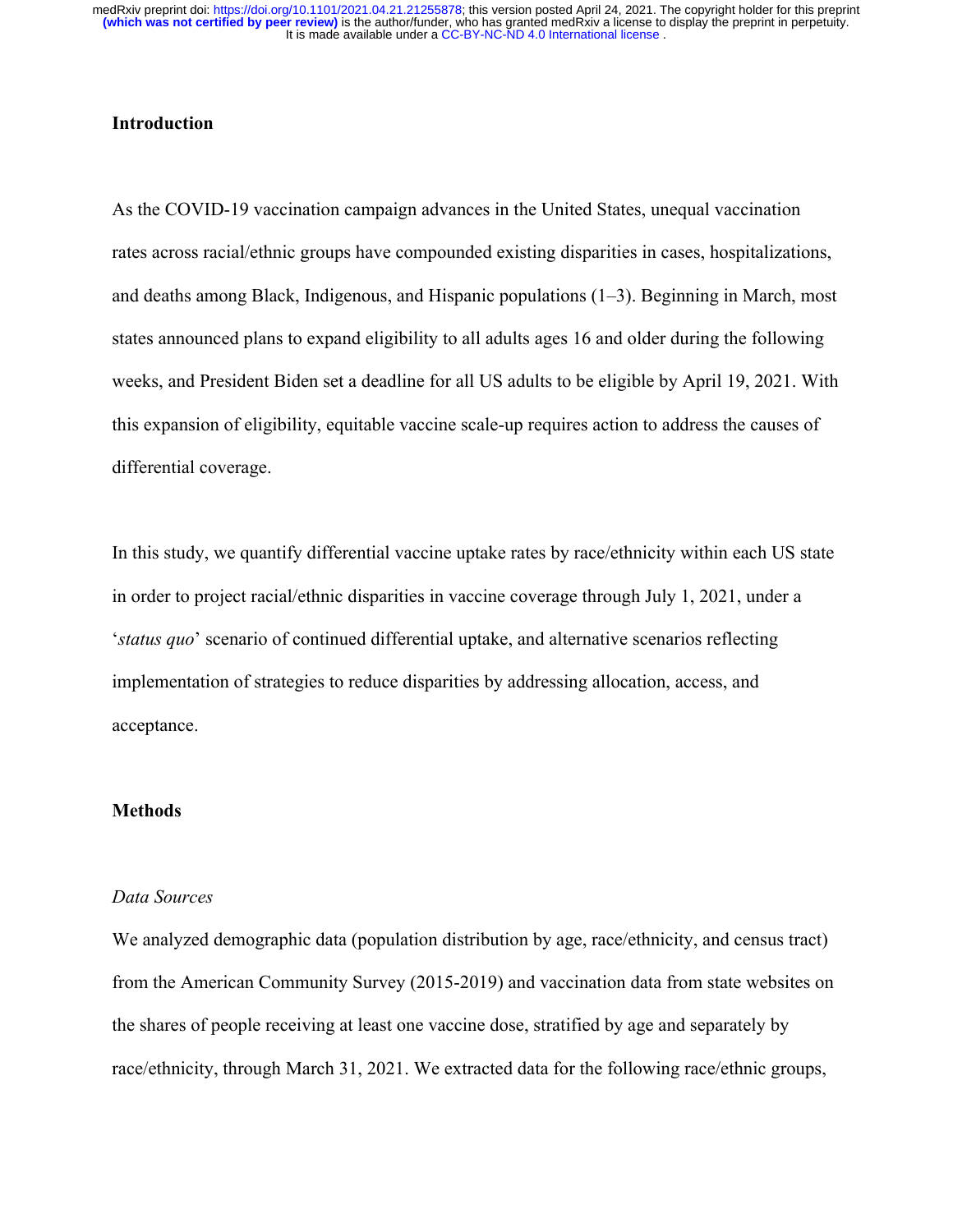when available: American Indian or Alaska Native, Asian, Black, Hispanic, Native Hawaiian or Pacific Islander, White, and Other.

#### *Adjusting for Missing Values in Vaccination Data*

Publicly available vaccination data from states have varying degrees of completeness of reporting on race/ethnicity and age. When computing the observed share of vaccinations by racial/ethnic group, we computed the share only among vaccinations with reported race/ethnicity, by state. This assumed that race/ethnicity was missing at random. Not all racial/ethnic groups were reported by each state, and some states reported ethnicity separately from race. The percentage of vaccinations for which combined race/ethnicity was unknown ranged across states from 2% to 35% (median 10%). The percent of vaccinations for which race was unknown, when reported separately from ethnicity, ranged from 2% to 27% (median 10%). The percent of vaccinations for which ethnicity was unknown, when reported separately from race, ranged from 3% to 85% (median 21%). We also found that the shares of vaccinations going to individuals reporting race/ethnicity as "Other" were several times larger than the census population category (which includes multiracial individuals), suggesting that self-reported "Other" in vaccination data does not map well to the census category. As a result, we treated "Other" as "Unknown." Data on the racial/ethnic distribution of vaccinations were unavailable from North Dakota, Hawaii, Montana, New Hampshire, and Wyoming. For these states, along with specific racial/ethnic groups not included by some states, we used relative uptake rates aggregated at the census division level. Racial/ethnic groups that did not have state-specific data available together comprised 2.0% of the United States population aged 16 years and older.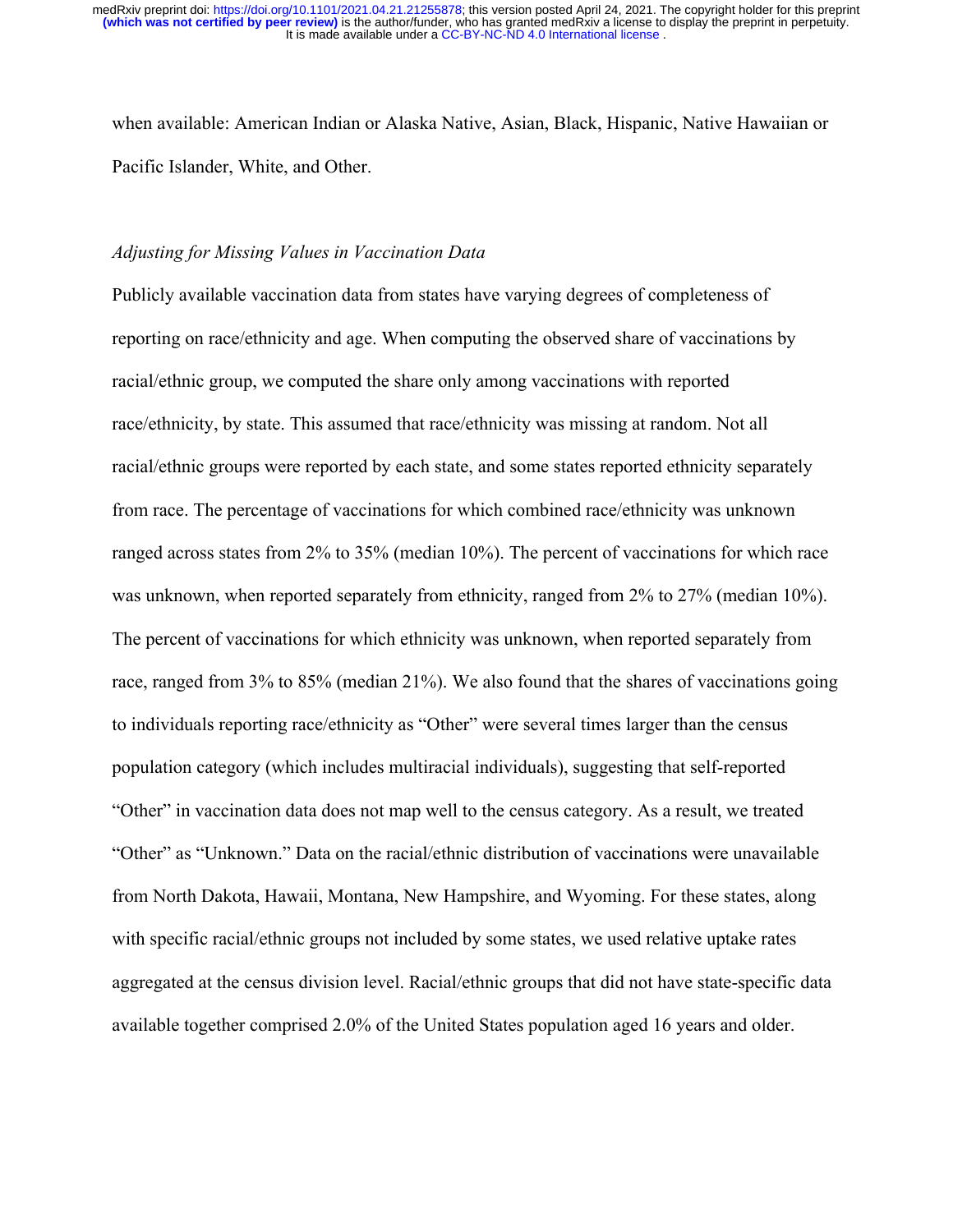The age distribution of vaccinations was unavailable from Arkansas, Georgia, Hawaii, Montana, New Hampshire, New York, and Wyoming as of March 31, 2021. For these states, we used the national distribution of vaccinations across age groups reported by the CDC.

#### *Relative Rates of Uptake*

Combining the data on vaccination coverage extracted from state dashboards with demographic data from the American Community Survey, we estimated relative uptake rates by race/ethnicity within each state. We defined relative uptake rates as the observed share of vaccinations for a racial/ethnic group, divided by the expected share under proportionate uptake. The expected share was first computed within specific age groups assuming that vaccinations within an age group were received by persons in different racial/ethnic groups in proportion to population size in that age group. The all-age expected share for each racial/ethnic group was a weighted average of age-specific shares, weighted by the fraction of all vaccinations delivered to that age group. This approach allowed us to control for the interaction of historical age-based eligibility criteria and age-race population structures, thereby isolating the impacts of accessibility of vaccinations (e.g., language, internet access, appointment systems, transportation, time off work) and differences in vaccine confidence by race/ethnicity.

#### *Scale-Up Scenarios*

We modeled scale-up of vaccinations within each census tract in a state under three different scenarios. In all scenarios, we assumed a steady vaccination rate based on state-specific sevenday averages reported by the CDC between March 26-April 1. We assumed that vaccination doses would be distributed to census tracts within each state either in proportion to population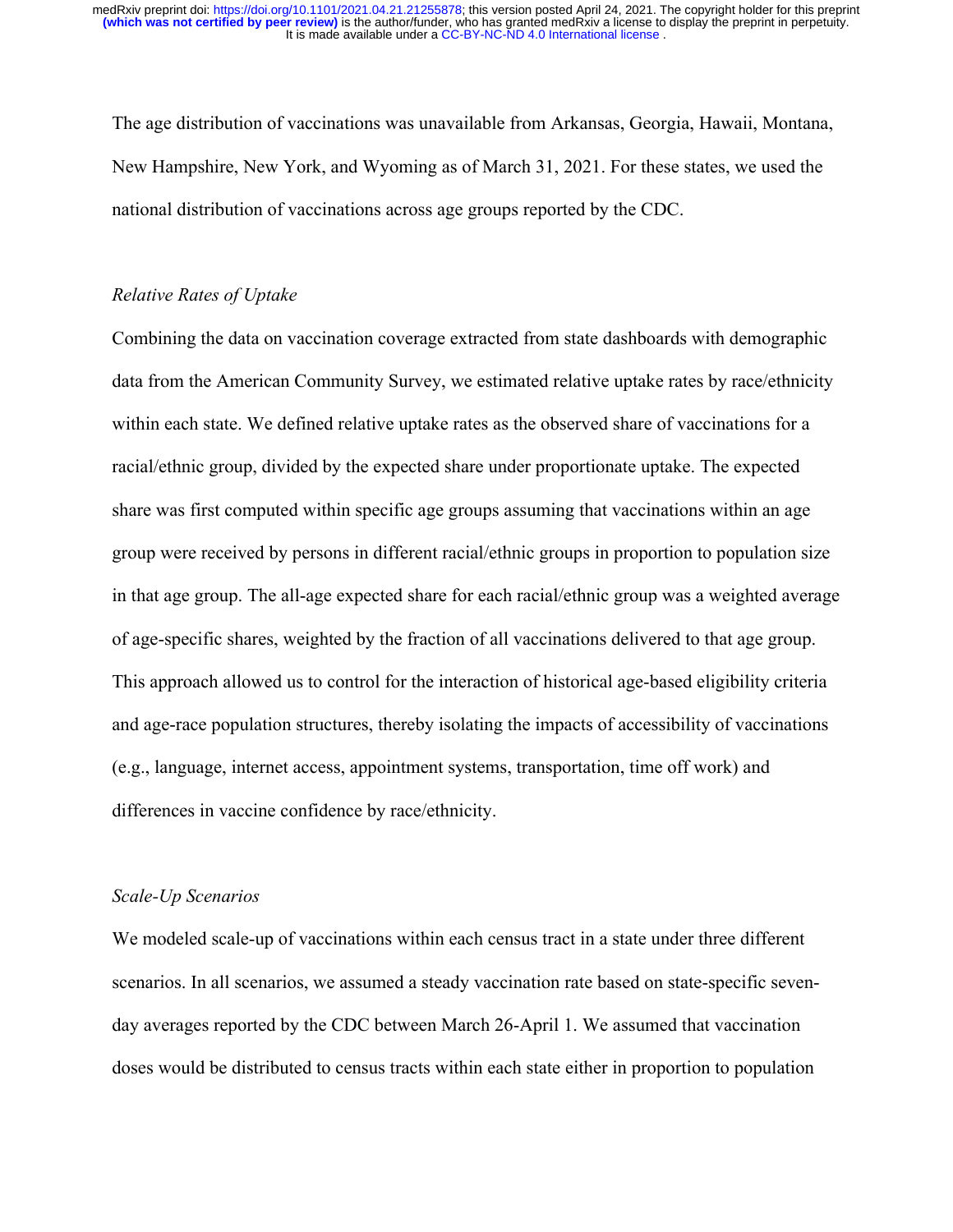size, or prioritized based on the CDC Social Vulnerability Index, depending on the scenario. We assumed that within a census tract, vaccination doses would be allocated across racial ethnic groups in proportion to population size, weighted by the estimated relative uptake rate. The status quo scenario assumed that relative uptake rates would persist at the levels estimated through March 31. Alternative scenarios allowed for convergence of relative uptake rates to reach 1.0 for all race/ethnicity over a six-week period beginning April 1, 2021.

### *Analysis*

All analyses were conducted using R version 4.0.3. Data and code are available at mirrored repositories through the Prevention Policy Modeling Lab (https://github.com/PPML/covid\_vaccination\_disparities) and through SC-COSMO (https://github.com/SC-COSMO/covid\_vaccination\_disparities).

#### **Results**

In most states, relative uptake rates among eligible White populations have been substantially higher than among Black and Hispanic populations, by a median factor of 1.3 times for White compared to Black adults (IQR, 1.2-1.4) and median 1.4 times for White compared to Hispanic adults (IQR, 1.2-1.8) (Figure 1). The joint effects of disproportionate uptake and age-based eligibility focused on older adults has resulted in estimated national coverage among Black and Hispanic adults (27%) being 39% lower than among White adults (44%) as of March 31, 2021.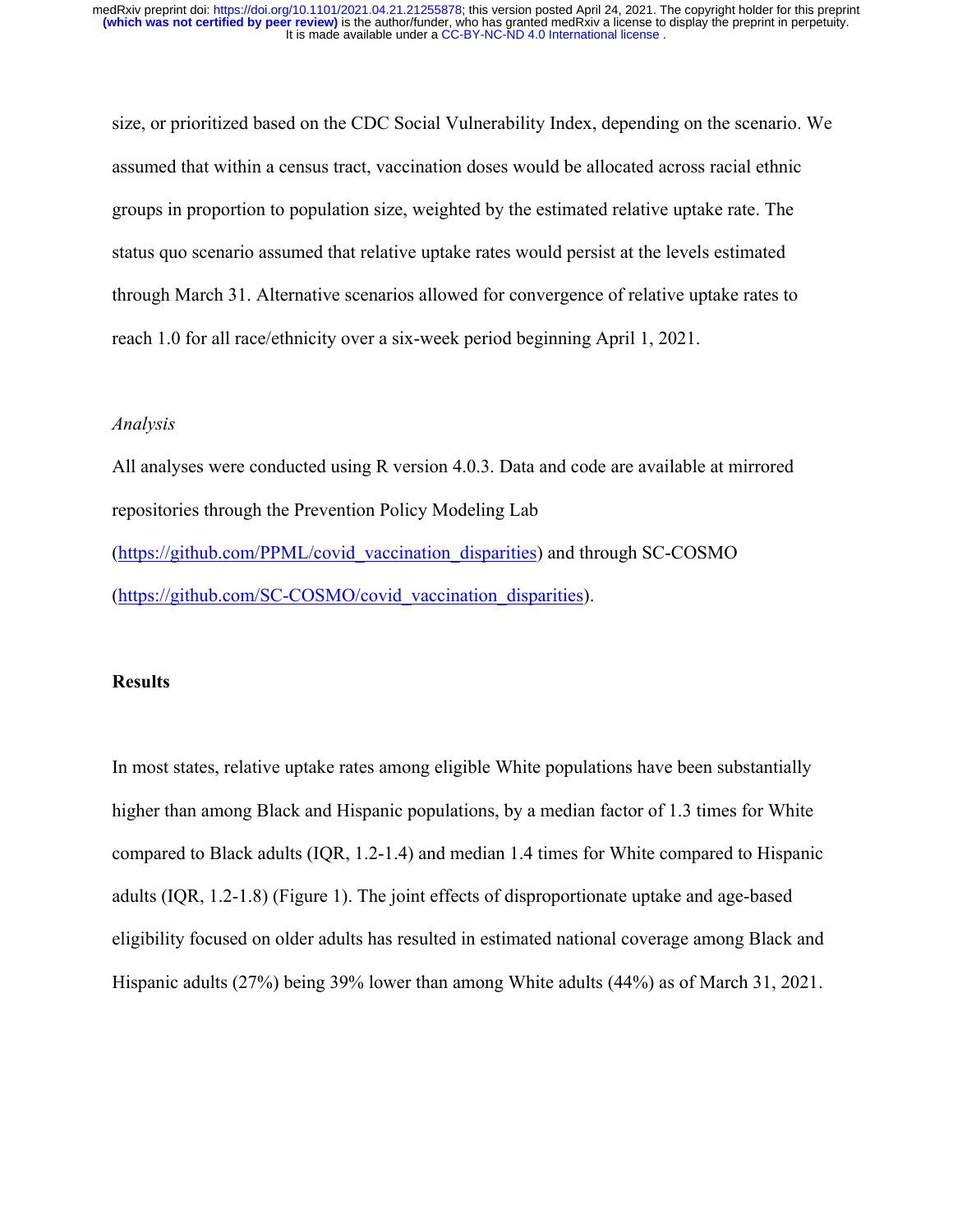It is made available under a [CC-BY-NC-ND 4.0 International license](http://creativecommons.org/licenses/by-nc-nd/4.0/) . **(which was not certified by peer review)** is the author/funder, who has granted medRxiv a license to display the preprint in perpetuity. medRxiv preprint doi: [https://doi.org/10.1101/2021.04.21.21255878;](https://doi.org/10.1101/2021.04.21.21255878) this version posted April 24, 2021. The copyright holder for this preprint

If current disparities in uptake rates persist among the eligible adult population ('*Status quo*' scenario), Hispanic adults and Black adults would reach 75% coverage of  $\geq$ 1 vaccine dose nationally 23 days and 30 days later, respectively, than White adults (Figure 2, state-specific results in Supplement). When White adults reach 75% coverage nationally, coverage among Hispanic and Black adults would be 59%.

Analyzing status quo scale-up by state, the pace of vaccination has varied dramatically across the country. Projecting the vaccination rate on April 1<sup>st</sup> forward, New Hampshire, New Mexico, Connecticut, South Dakota, Massachusetts, District of Columbia, and Virginia are on pace to reach 75% coverage of  $\geq$ 1 vaccine dose among their adult population more than two weeks earlier than the national average. On the other hand, Mississippi, Missouri, Alabama, Alaska, Wyoming, Indiana, and Louisiana are projected to reach the 75% threshold more than three weeks later than the national average. Mississippi, with the slowest vaccination rate, is projected to reach the 75% threshold more than two months later (Figure 3).

Within states, disparities in vaccination rates between White populations and racial/ethnic minorities are widespread. People of color in 11 states are projected to have a delay in reaching the 75% coverage threshold of longer than 35 days, compared to White adults in the same state. Five states are projected to have a delay of 28-34 days, 14 states are projected to have a delay of 21-27 days, seven states are projected to have a delay of 14-20 days, nine states are projected to have a delay of 7-13 days, and three states are projected to have a delay of 1-6 days. Only people of color in Alaska, Hawaii, and Washington, are projected to reach the 75% coverage threshold before White adults (Figure 4).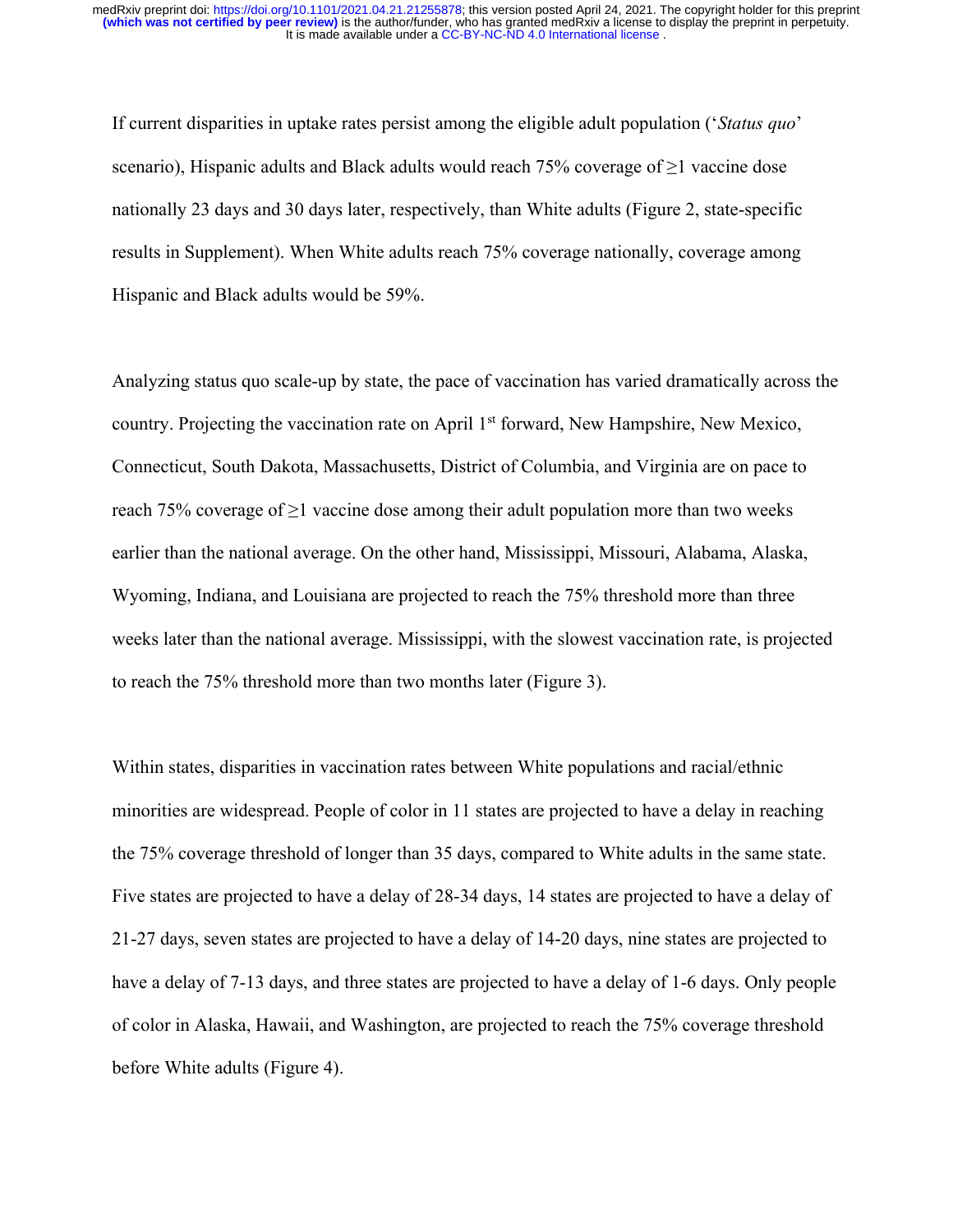If relative uptake rates across racial/ethnic groups trended steadily from starting values (Figure 1) toward 1.0 over six weeks ('*Equalized uptake*' scenario), delays in reaching 75% thresholds would shrink to 15 and 20 days for Hispanic and Black adults, respectively (Figure 2 & Supplement). Geographic targeting of vaccination doses to disadvantaged communities could further reduce disparities. For example, doubling per-capita dose allocations for the most disadvantaged quartiles of census tracts in each state, as measured by the CDC Social Vulnerability Index, further reduces delays to reach 75% thresholds to 6 days for Hispanic adults and 12 days for Black adults, and could narrow national coverage disparities on July 1, 2021 by 92% for Hispanic adults and 66% for Black adults ('*Equalized uptake and geographic targeting*' scenario in Figure 2 & Supplement).

### **Discussion**

Interventions are urgently needed to eliminate disparities in COVID-19 vaccination coverage. In all but three states, White populations are projected to reach 75% coverage among adults faster than non-White populations. Eliminating access barriers and increasing vaccine confidence among marginalized populations can narrow, but not eliminate, gaps in coverage. Combining these interventions with place-based allocation strategies can further accelerate vaccination in disadvantaged communities, which have borne a disproportionate burden from COVID-19.

Previous efforts have highlighted that Black and Hispanic populations have been vaccinated at a lower rate compared to White populations (4). One contribution of our analysis is to derive relative vaccination uptake rates across racial/ethnic groups from vaccination data reported by states, that adjust for differential eligibility relating to demographic differences, in order to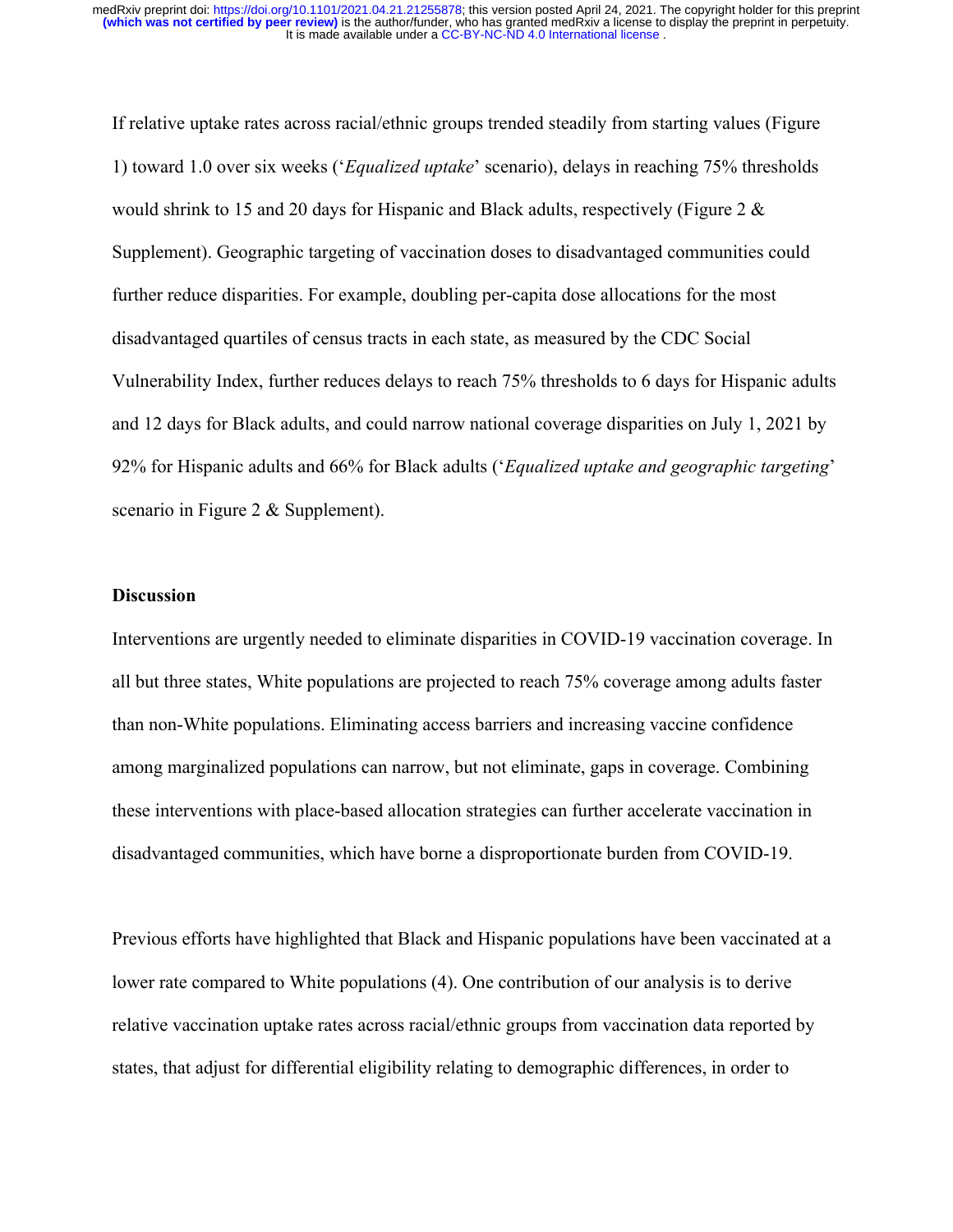capture the combined effects of disparities in vaccination accessibility and vaccine confidence. After controlling for the impact of age-based eligibility criteria on the expected distribution of vaccinations by race, we observe persistently lower in relative uptake rates among Black and Hispanic populations across states. Although age-based eligibility criteria contributed to lower coverage among non-White populations, expanding eligibility to all adults will not resolve coverage disparities and threatens to exacerbate disparities for a period of time due to increased competition for appointments.

We find that interventions to equalize uptake rates across racial/ethnic groups could narrow gaps in coverage, but that disparities produced by unequal update over the first four months of the vaccine campaign are sufficiently large that even equal uptake rates would not close these gaps over the next four months. On the other hand, geographic targeting of vaccine doses to disadvantaged communities has potential to accelerate progress toward a more equitable convergence of coverage by July. Previous studies have suggested that disadvantage indices should be used to prioritize allocation (5,6). Beyond their role in improving the equity of the nation's vaccination campaign, place-based allocation strategies are also likely more effective overall, since individuals living in disadvantaged areas, predominantly low-income individuals and people of color, have borne a disproportionate burden of COVID-19 cases, hospitalizations, and deaths (7).

The findings of our study should be interpreted in the context of its limitations. First, our relative uptake rates were estimated based on a cross-sectional snapshot of vaccination data. Future work should monitor trends in uptake rates and utilize these to inform projections. Second, projection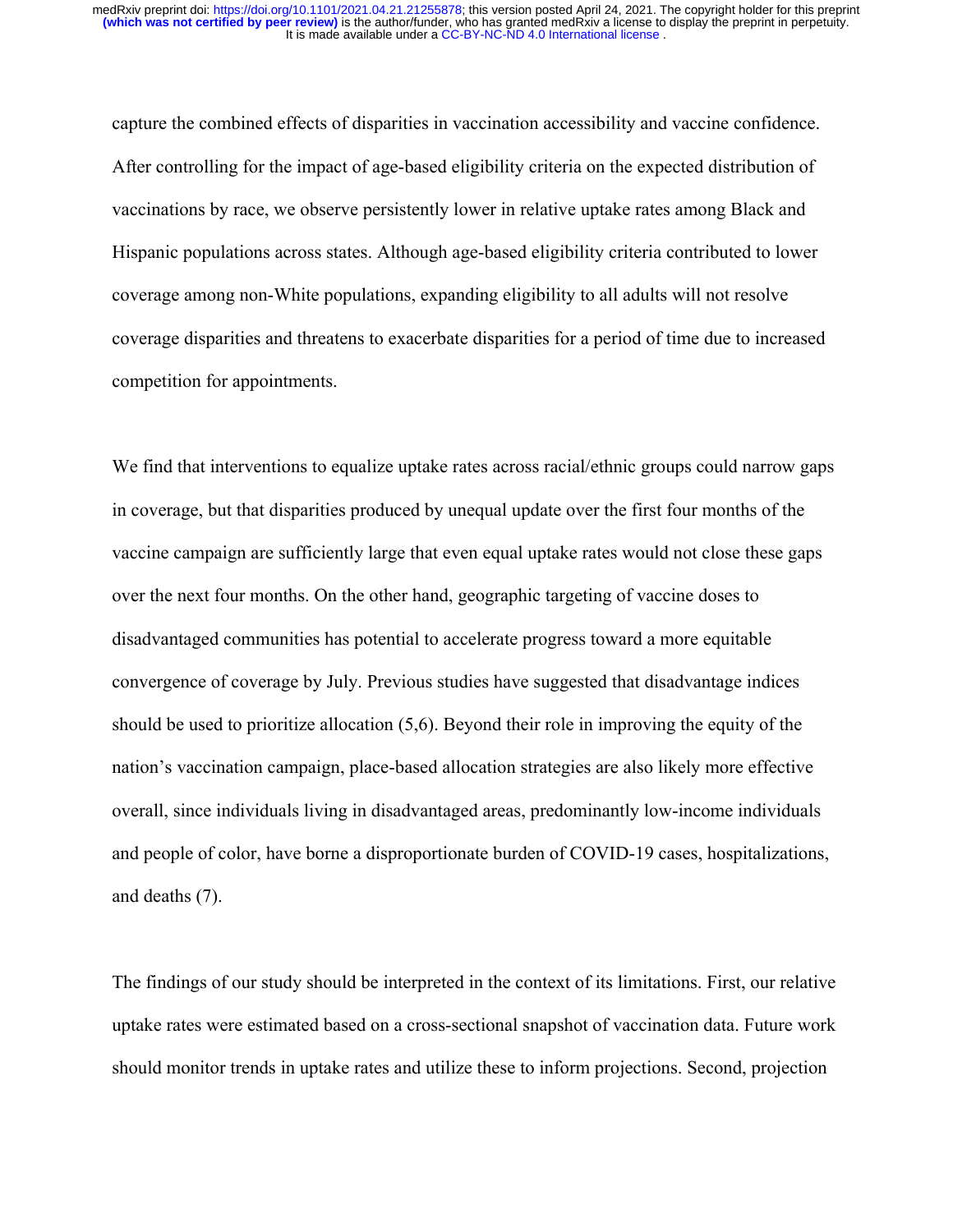scenarios are based on a simplifying assumption that state-level vaccination rates would remain constant at the seven-day average levels observed on April 1. Although supply is likely to fluctuate in actuality, within-state disparities between racial/ethnic groups are unlikely to be markedly different under alternative supply assumptions. Third, a substantial proportion of vaccinations are attributed to individuals of either "Other" or "Unknown" race/ethnicity. Despite these limitations, our study provides important information on disparities in vaccination, the persistence of inequitable risks if unequal uptake continues, and key elements of vaccination campaigns for states to consider in order to address these inequities.

States should work to achieve equitable vaccination coverage through interventions that act on both vaccine supply and demand. Multiple states have implemented place-based allocation schemes (4). Actions are also needed to eliminate transportation and language barriers, minimize unfair competition for appointments (e.g. by adopting pre-registration systems), increase vaccine confidence among marginalized populations, and accommodate work schedules and time off for vaccination. As the country races toward coverage goals required to control the epidemic, proequity policies are critical to ensuring that underserved communities are not left behind (8).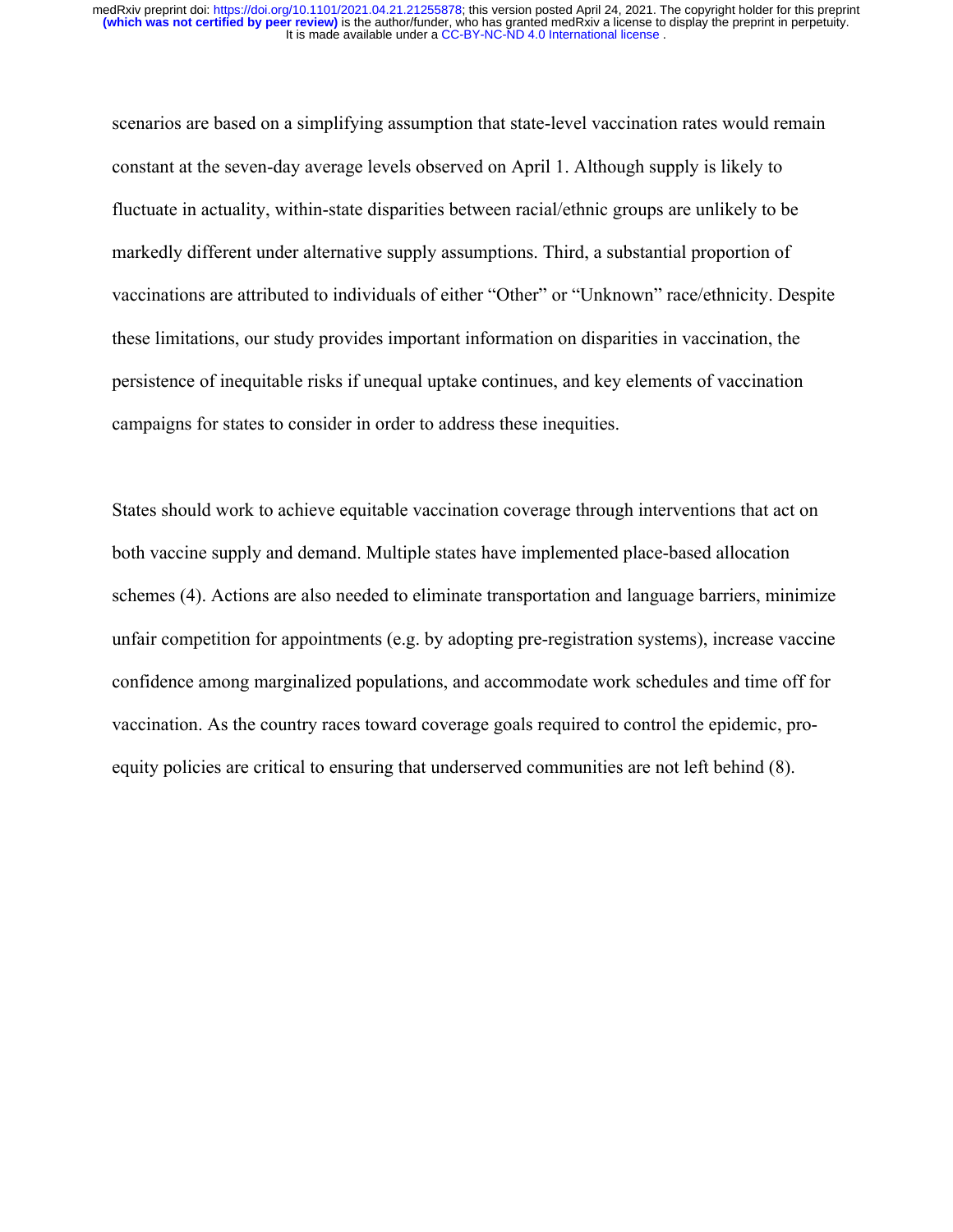### **Funding**

MBR, JDGF, and JAS are supported by the Stanford Clinical and Translational Science Award (CTSA) to Spectrum (UL1TR003142). MBR is supported by Stanford's Knight-Hennessy Scholars program. JDGF and JAS are supported by funding from the Centers for Disease Control and Prevention and the Council of State and Territorial Epidemiologists (NU38OT000297), and from the National Institute on Drug Abuse (3R37DA01561217S1). JDGF and JAS are supported by a contract with the State of California (SPO: 184726).

### **Role of the Funding Source**

The funders had no role in the study design, management, data analysis, preparation of the manuscript, and decision to submit the manuscript for publication.

# **Data and Code Availability**

Data and code are available at mirrored repositories through the Prevention Policy Modeling Lab (https://github.com/PPML/covid\_vaccination\_disparities) and through SC-COSMO (https://github.com/SC-COSMO/covid\_vaccination\_disparities).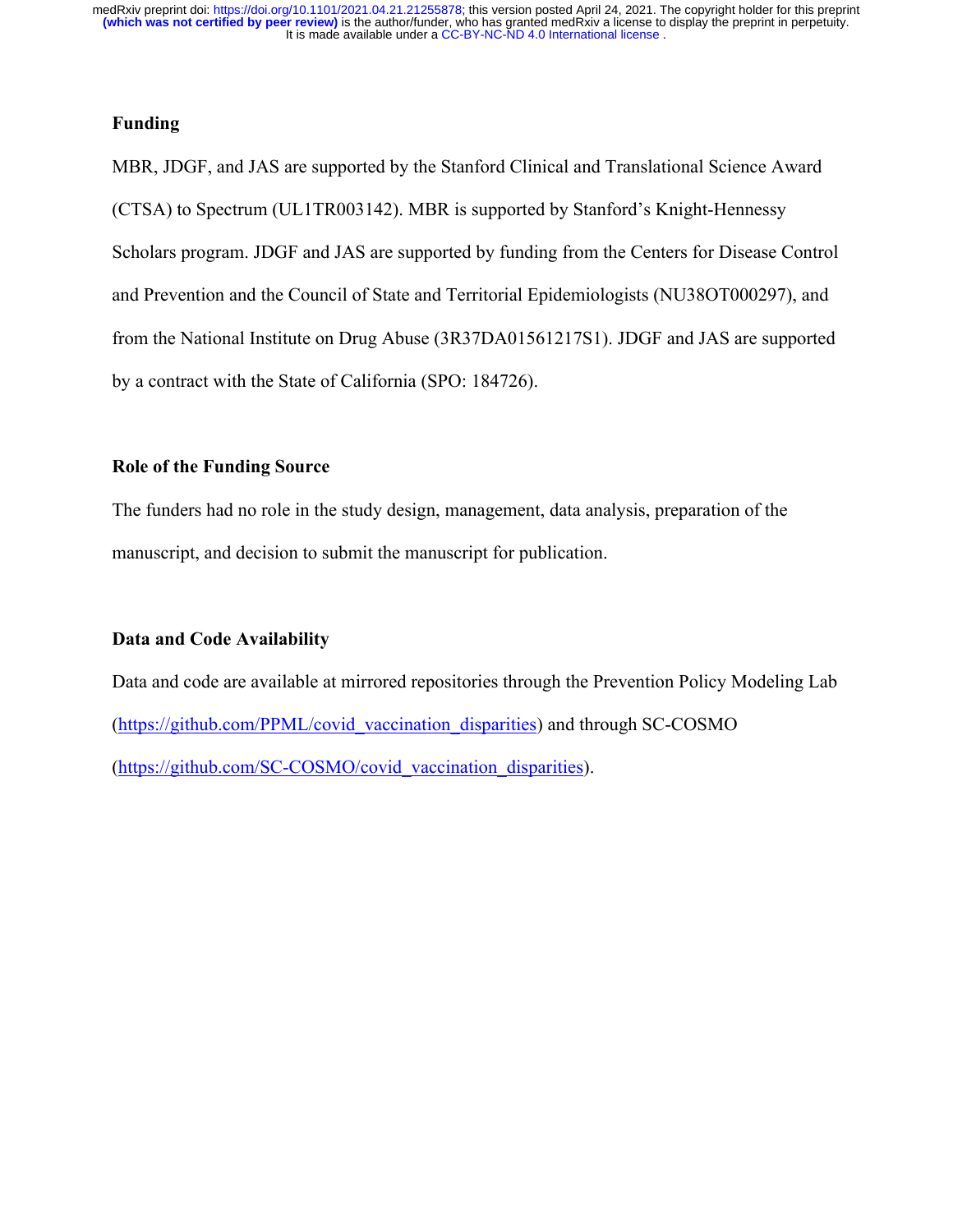# **References**

- 1. Moore JT, Ricaldi JN, Rose CE, Fuld J, Parise M, Kang GJ, et al. Disparities in Incidence of COVID-19 Among Underrepresented Racial/Ethnic Groups in Counties Identified as Hotspots During June 5–18, 2020 — 22 States, February–June 2020. MMWR Morb Mortal Wkly Rep. 2020 Aug 21;69(33):1122–6.
- 2. Gold JAW. Race, Ethnicity, and Age Trends in Persons Who Died from COVID-19 United States, May–August 2020. MMWR Morb Mortal Wkly Rep [Internet]. 2020 [cited 2021 Apr 5];69. Available from: https://www.cdc.gov/mmwr/volumes/69/wr/mm6942e1.htm
- 3. Painter EM. Demographic Characteristics of Persons Vaccinated During the First Month of the COVID-19 Vaccination Program — United States, December 14, 2020–January 14, 2021. MMWR Morb Mortal Wkly Rep [Internet]. 2021 [cited 2021 Apr 5];70. Available from: https://www.cdc.gov/mmwr/volumes/70/wr/mm7005e1.htm
- 4. Ndugga N, Artiga S, Pham O. How are States Addressing Racial Equity in COVID-19 Vaccine Efforts? [Internet]. Kaiser Family Foundation. 2021 [cited 2021 Apr 5]. Available from: https://www.kff.org/racial-equity-and-health-policy/issue-brief/how-are-statesaddressing-racial-equity-in-covid-19-vaccine-efforts/
- 5. Schmidt H, Weintraub R, Williams MA, Buttenheim A, Sadecki E, Wu H, et al. Equitable Allocation of COVID-19 Vaccines: An Analysis of the Initial Allocation Plans of CDC's Jurisdictions with Implications for Disparate Impact Monitoring [Internet]. Rochester, NY: Social Science Research Network; 2020 Dec [cited 2021 Apr 20]. Report No.: ID 3740041. Available from: https://papers.ssrn.com/abstract=3740041
- 6. Wrigley-Field E, Kiang MV, Riley AR, Barbieri M, Chen Y-H, Duchowny KA, et al. Geographically-targeted COVID-19 vaccination is more equitable than age-based thresholds alone. medRxiv. 2021 Mar 26;2021.03.25.21254272.
- 7. Bibbins-Domingo K, Petersen M, Havlir D. Taking Vaccine to Where the Virus Is—Equity and Effectiveness in Coronavirus Vaccinations. JAMA Health Forum. 2021 Feb 18;2(2):e210213.
- 8. Bibbins-Domingo K. This Time Must Be Different: Disparities During the COVID-19 Pandemic. Ann Intern Med [Internet]. 2020 Apr 28 [cited 2020 Nov 16]; Available from: https://www.ncbi.nlm.nih.gov/pmc/articles/PMC7192360/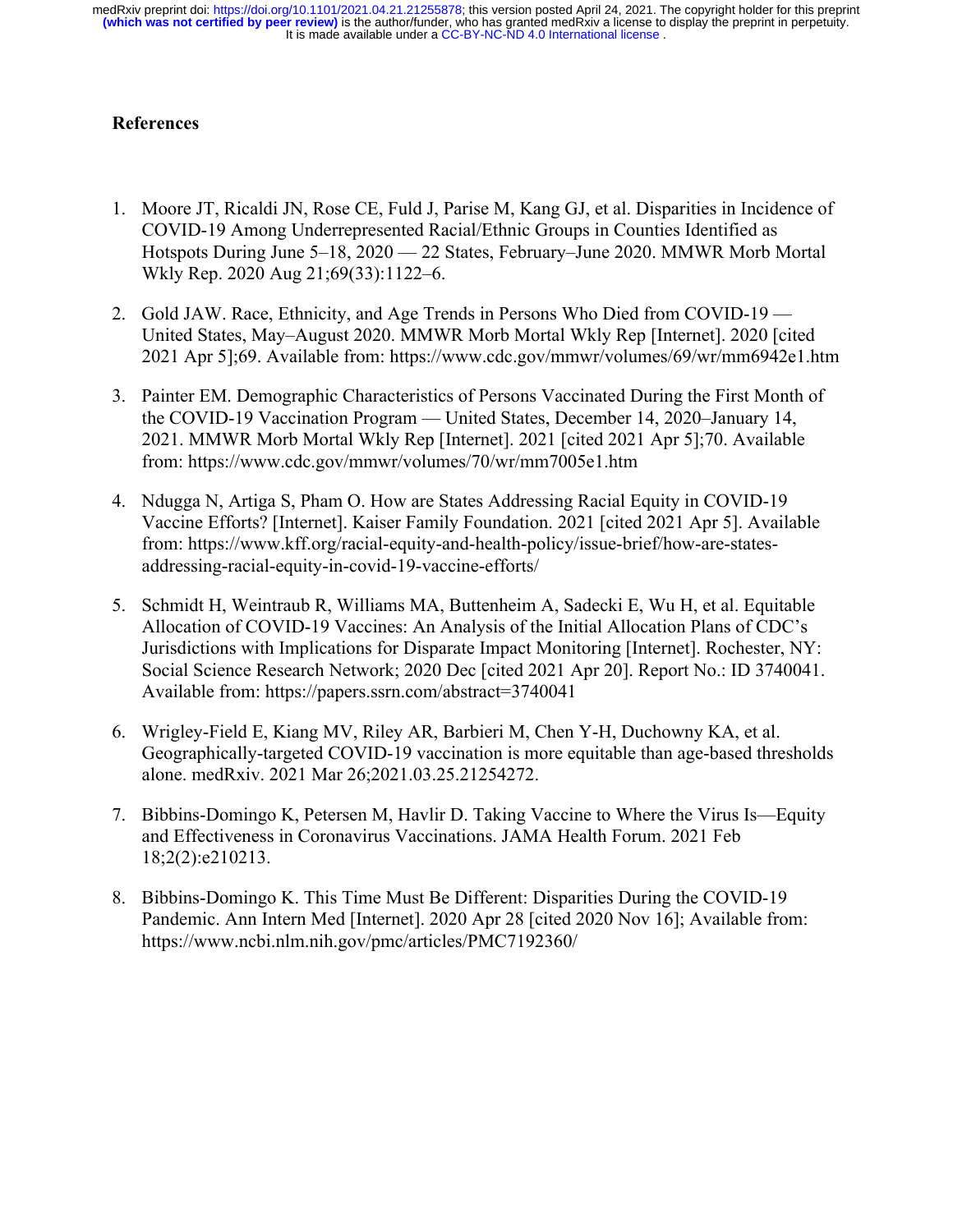# **TABLES AND FIGURES**

**Figure 1.** Relative rates of COVID-19 vaccination uptake, by race/ethnicity and state. Estimates

shown for populations that exceed 200,000 and have data available on state reporting

dashboards.

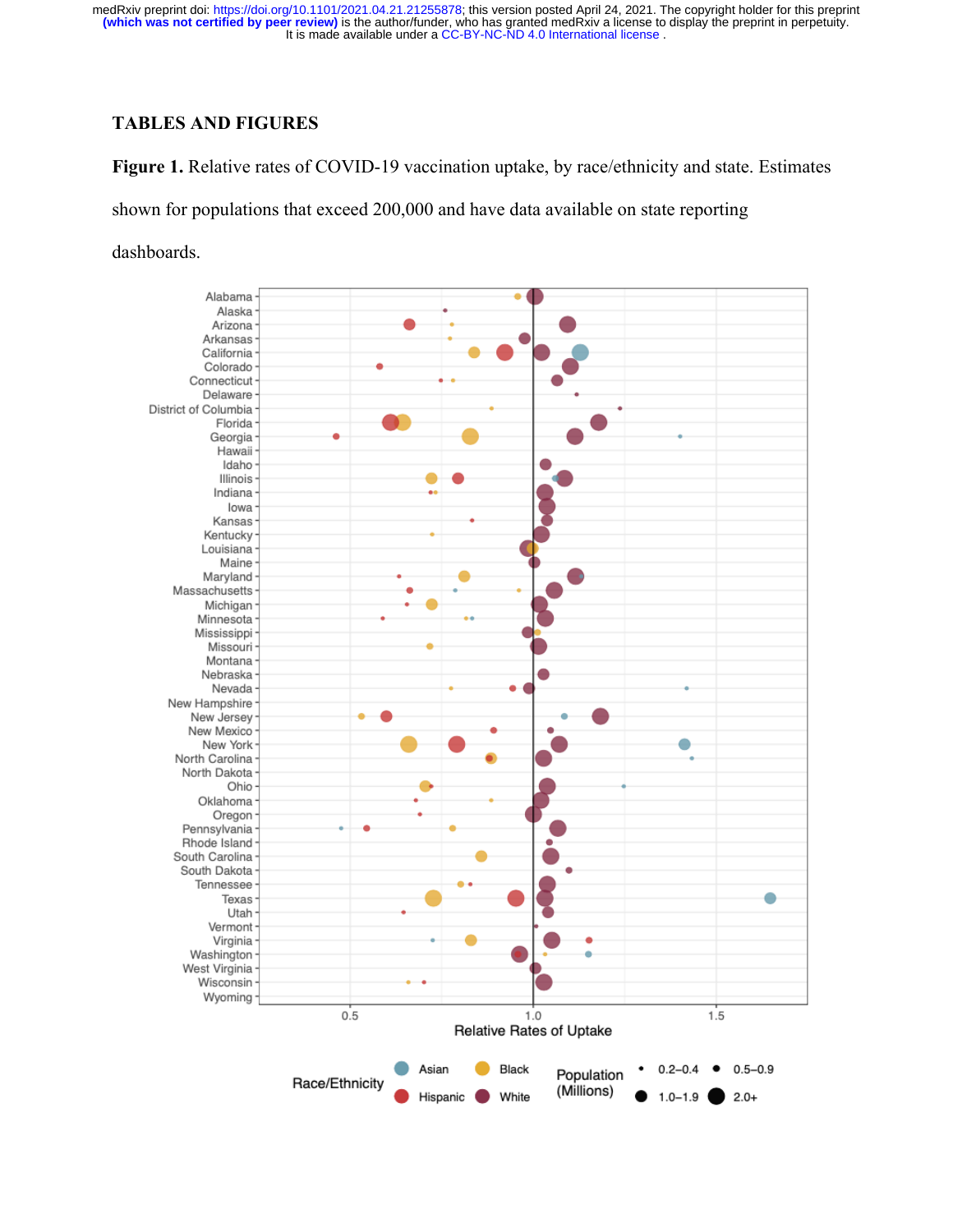Figure 2. Coverage of one or more COVID-19 vaccination doses among population 16 years and older, by racial/ethnic group, aggregated to national level. Panels show scenarios: A) status quo, B) equalized uptake, and C) equalized uptake and geographic targeting. Dashed line shows overall coverage among the US population aged 16 years and older.

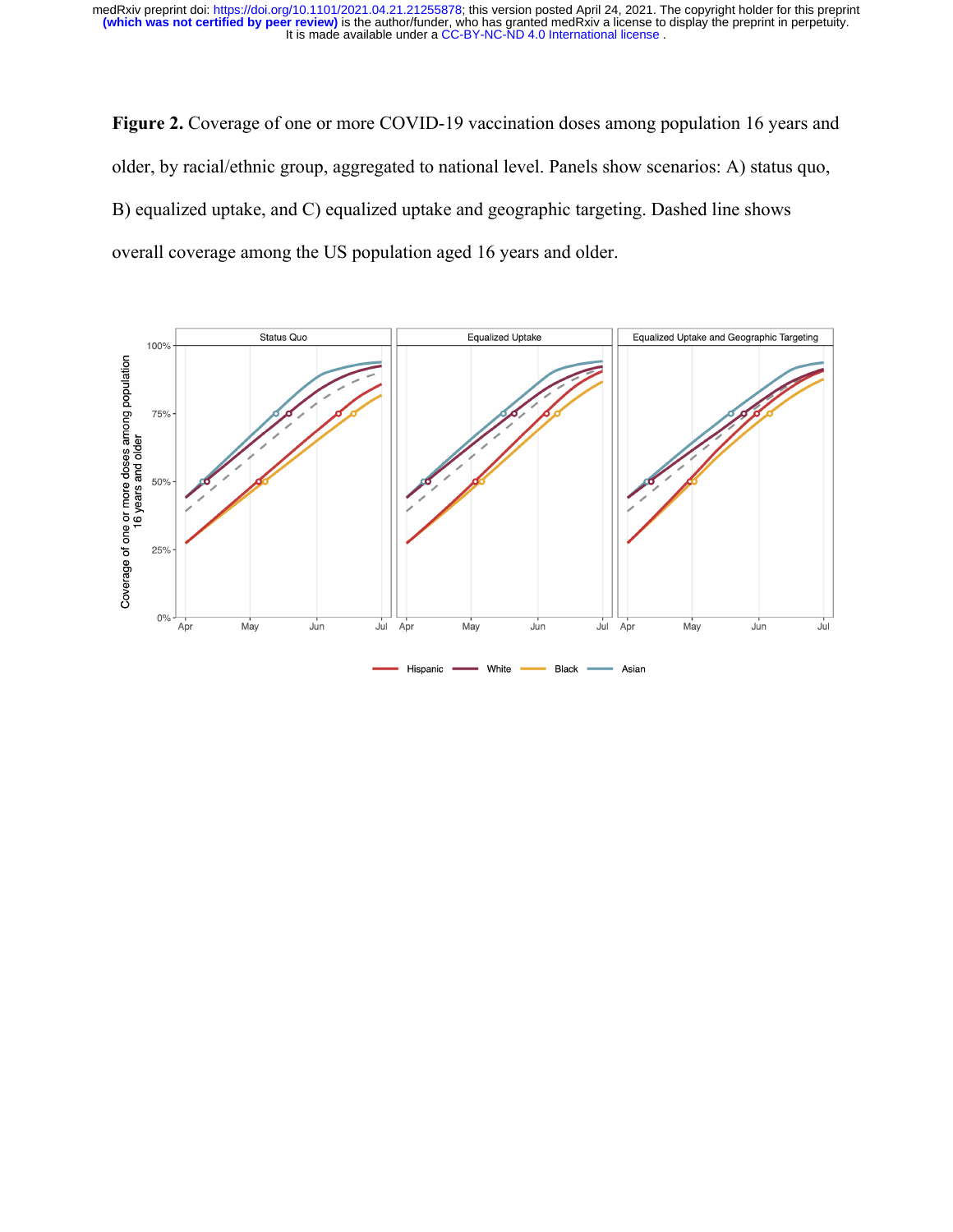**Figure 3.** Time difference in reaching 75% coverage of ≥1 vaccine dose among adults ages 16+,